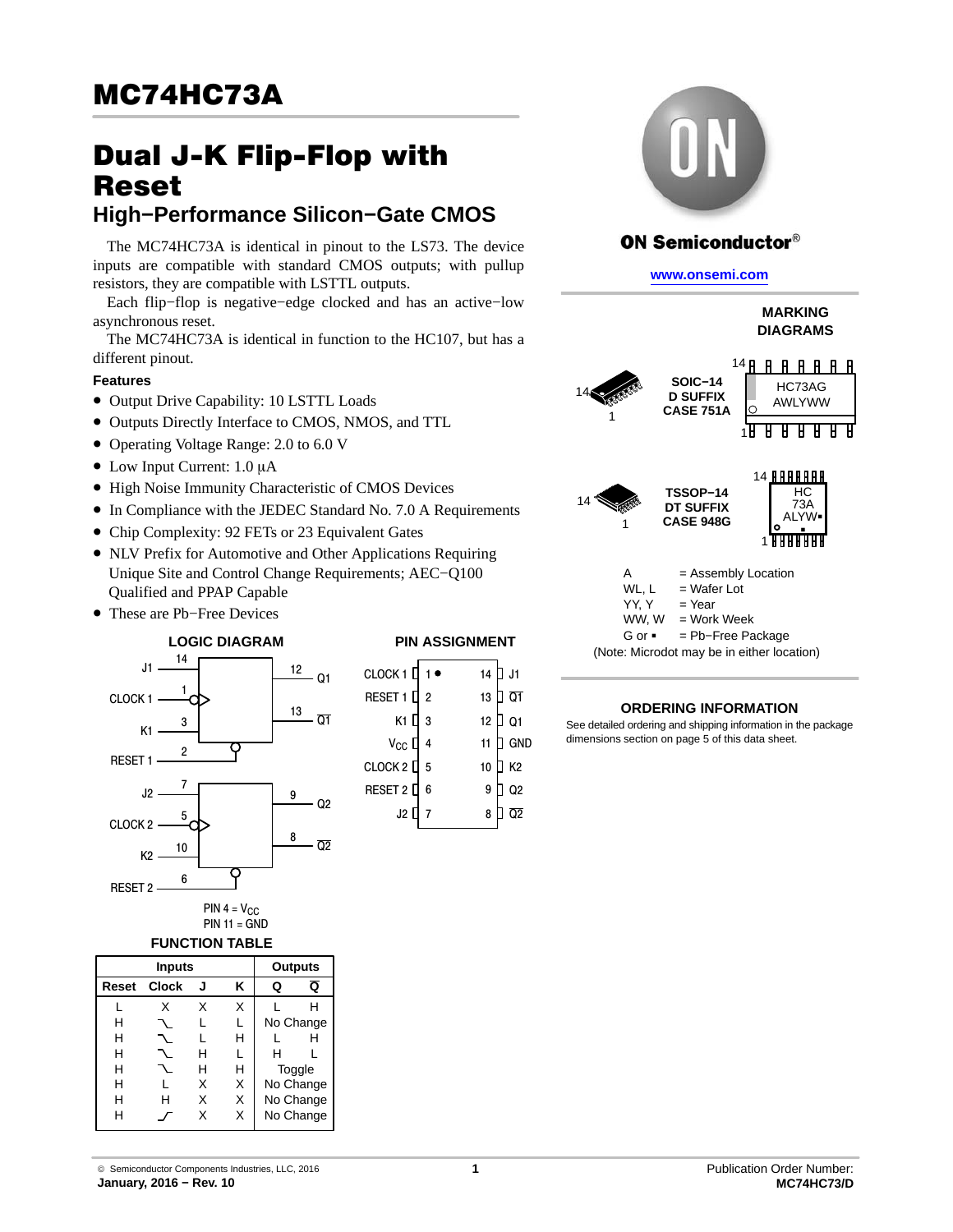## **MAXIMUM RATINGS**

| Symbol           | <b>Parameter</b>                                                   | Value                           | <b>Unit</b>  |
|------------------|--------------------------------------------------------------------|---------------------------------|--------------|
| $V_{\rm CC}$     | DC Supply Voltage (Referenced to GND)                              | $-0.5$ to $+7.0$                | V            |
| $V_{\text{in}}$  | DC Input Voltage (Referenced to GND)                               | $-1.5$ to V <sub>CC</sub> + 1.5 | $\vee$       |
| $V_{\text{out}}$ | DC Output Voltage (Referenced to GND)                              | $-0.5$ to $V_{CC}$ + 0.5        | V            |
| l <sub>in</sub>  | DC Input Current, per Pin                                          | ±20                             | mA           |
| $I_{\text{out}}$ | DC Output Current, per Pin                                         | ± 25                            | mA           |
| $_{\rm lcc}$     | DC Supply Current, $V_{CC}$ and GND Pins                           | ± 50                            | mA           |
| $P_D$            | Power Dissipation in Still Air<br>SOIC Packaget                    | 500                             | mW           |
| $T_{\text{stg}}$ | Storage Temperature                                                | $-65$ to $+150$                 | $^{\circ}$ C |
| $T_{L}$          | Lead Temperature, 1 mm from Case for 10 Seconds<br>(PSOIC Package) | 260                             | $^{\circ}$ C |

This device contains protection circuitry to guard against damage due to high static voltages or electric fields. However, precautions must be taken to avoid applications of any voltage higher than maximum rated voltages to this high−impedance circuit. For proper operation, V<sub>in</sub> and V<sub>out</sub> should be constrained to the range GND  $\leq$  (V<sub>in</sub> or V<sub>out</sub>)  $\leq$  V<sub>CC</sub>.

Unused inputs must always be tied to an appropriate logic voltage level (e.g., either GND or  $V_{CC}$ ). Unused outputs must be left open.

Stresses exceeding those listed in the Maximum Ratings table may damage the device. If any of these limits are exceeded, device functionality should not be assumed, damage may occur and reliability may be affected.

 $\dagger$ Derating  $\phantom{0}$  SOIC Package: - 7 mW/°C from 65° to 125°C

#### **RECOMMENDED OPERATING CONDITIONS**

| Symbol               | <b>Parameter</b>                                     |                                                                 | Min         | Max                | Unit         |
|----------------------|------------------------------------------------------|-----------------------------------------------------------------|-------------|--------------------|--------------|
| $V_{CC}$             | DC Supply Voltage (Referenced to GND)                |                                                                 | 2.0         | 6.0                | $\vee$       |
| $V_{in}$ , $V_{out}$ | DC Input Voltage, Output Voltage (Referenced to GND) |                                                                 | 0           | $V_{\rm CC}$       | V            |
| Т <sub>А</sub>       | Operating Temperature, All Package Types             |                                                                 | $-55$       | $+125$             | $^{\circ}$ C |
| $t_r$ , $t_f$        | Input Rise and Fall Time<br>(Figure 1)               | $V_{CC}$ = 2.0 V<br>$V_{CC}$ = 4.5 V<br>$V_{\text{CC}} = 6.0 V$ | 0<br>0<br>0 | 1000<br>500<br>400 | ns           |

Functional operation above the stresses listed in the Recommended Operating Ranges is not implied. Extended exposure to stresses beyond the Recommended Operating Ranges limits may affect device reliability.

#### **DC ELECTRICAL CHARACTERISTICS** (Voltages Referenced to GND)

|                 |                                                   |                                                                                                                   |                          |                            | <b>Guaranteed Limit</b>   |                           |        |
|-----------------|---------------------------------------------------|-------------------------------------------------------------------------------------------------------------------|--------------------------|----------------------------|---------------------------|---------------------------|--------|
| Symbol          | <b>Parameter</b>                                  | <b>Test Conditions</b>                                                                                            | $V_{CC}$<br>v            | $-55$ to<br>$25^{\circ}$ C | $\leq 85^{\circ}$ C       | $\leq 125^{\circ}$ C      | Unit   |
| V <sub>IH</sub> | Minimum High-Level Input<br>Voltage               | $V_{\text{out}} = 0.1 \text{ V}$ or $V_{\text{CC}} - 0.1 \text{ V}$<br>$ I_{\text{out}}  \leq 20 \mu A$           | 2.0<br>4.5<br>6.0        | 1.5<br>3.15<br>4.2         | 1.5<br>3.15<br>4.2        | 1.5<br>3.15<br>4.2        | V      |
| $V_{IL}$        | Maximum Low-Level Input<br>Voltage                | $V_{\text{out}} = 0.1 \text{ V or } V_{\text{CC}} - 0.1 \text{ V}$<br>$ I_{\text{out}}  \leq 20 \mu A$            | 2.0<br>4.5<br>6.0        | 0.3<br>0.9<br>1.2          | 0.3<br>0.9<br>1.2         | 0.3<br>0.9<br>1.2         | $\vee$ |
| V <sub>OH</sub> | Minimum High-Level Output<br>Voltage              | $V_{in} = V_{IH}$ or $V_{II}$<br>$ I_{\text{out}}  \leq 20 \mu A$                                                 | 2.0<br>4.5<br>6.0        | 1.9<br>4.4<br>5.9          | 1.9<br>4.4<br>5.9         | 1.9<br>4.4<br>5.9         | $\vee$ |
|                 |                                                   | $V_{in} = V_{IH}$ or $V_{IL}$<br>$ I_{\text{out}}  \leq 4.0 \text{ mA}$<br>$ I_{\text{out}}  \leq 5.2$ mA         | 4.5<br>6.0               | 3.98<br>5.48               | 3.84<br>5.34              | 3.70<br>5.20              |        |
| $V_{OL}$        | Maximum Low-Level Output<br>Voltage               | $V_{in} = V_{IH}$ or $V_{II}$<br>$ I_{\text{out}}  \leq 20 \mu A$                                                 | 2.0<br>4.5<br>6.0<br>4.5 | 0.1<br>0.1<br>0.1<br>0.26  | 0.1<br>0.1<br>0.1<br>0.33 | 0.1<br>0.1<br>0.1<br>0.40 | $\vee$ |
|                 |                                                   | $V_{in} = V_{IH}$ or $V_{II}$<br>$ I_{\text{out}}  \leq 4.0 \text{ mA}$<br>$ I_{\text{out}}  \leq 5.2 \text{ mA}$ | 6.0                      | 0.26                       | 0.33                      | 0.40                      |        |
| $I_{in}$        | Maximum Input Leakage Current                     | $V_{in}$ = $V_{CC}$ or GND                                                                                        | 6.0                      | ± 0.1                      | ± 1.0                     | ± 1.0                     | μA     |
| $_{\rm lcc}$    | Maximum Quiescent Supply<br>Current (per Package) | $V_{in} = V_{CC}$ or GND<br>$I_{\text{out}} = 0 \mu A$                                                            | 6.0                      | $\overline{4}$             | 40                        | 80                        | μA     |

Product parametric performance is indicated in the Electrical Characteristics for the listed test conditions, unless otherwise noted. Product performance may not be indicated by the Electrical Characteristics if operated under different conditions.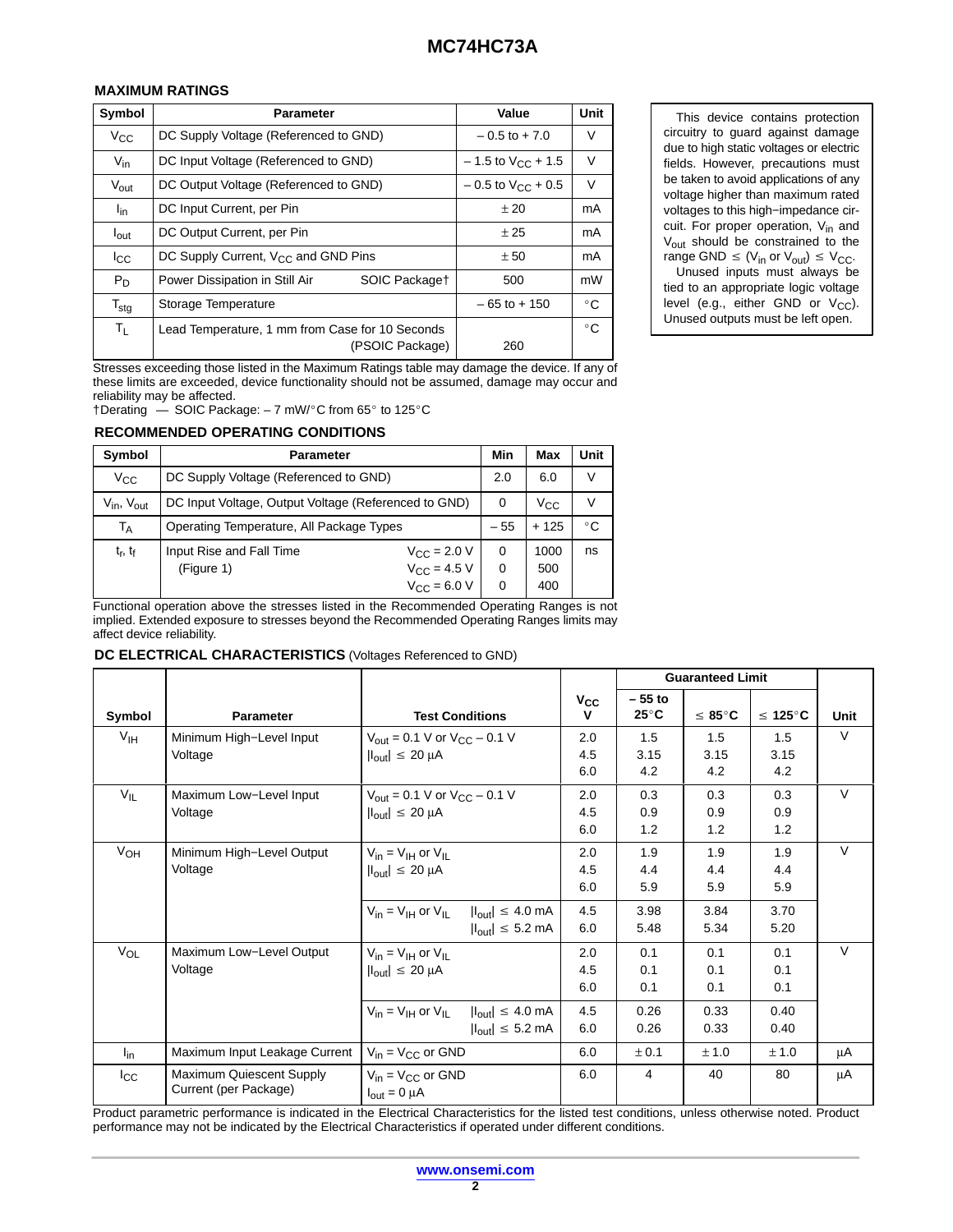# **MC74HC73A**

|                                        |                                                                              |                   |                            | <b>Guaranteed Limit</b>                           |                      |            |
|----------------------------------------|------------------------------------------------------------------------------|-------------------|----------------------------|---------------------------------------------------|----------------------|------------|
| Symbol                                 | <b>Parameter</b>                                                             | $V_{CC}$<br>v     | $-55$ to<br>$25^{\circ}$ C | $\leq 85^{\circ}$ C                               | $\leq 125^{\circ}$ C | Unit       |
| $t_{\text{max}}$                       | Maximum Clock Frequency (50% Duty Cycle)<br>(Figures 1 and 4)                | 2.0<br>4.5<br>6.0 | 6.0<br>30<br>35            | 4.8<br>24<br>28                                   | 4.0<br>20<br>24      | <b>MHz</b> |
| $t_{\mathsf{PLH}}$<br>t <sub>PHL</sub> | Maximum Propagation Delay, Clock to Q or $\overline{Q}$<br>(Figures 1 and 4) | 2.0<br>4.5<br>6.0 | 125<br>25<br>21            | 155<br>31<br>26                                   | 190<br>38<br>32      | ns         |
| t <sub>PLH</sub> ,<br><sup>t</sup> PHL | Maximum Propagation Delay, Reset to Q or Q<br>(Figures 2 and 4)              | 2.0<br>4.5<br>6.0 | 155<br>31<br>26            | 195<br>39<br>33                                   | 235<br>47<br>40      | ns         |
| t <sub>TLH</sub> ,<br><sup>t</sup> THL | Maximum Output Transition Time, Any Output<br>(Figures 1 and 4)              | 2.0<br>4.5<br>6.0 | 75<br>15<br>13             | 95<br>19<br>16                                    | 110<br>22<br>19      | ns         |
| $C_{in}$                               | Maximum Input Capacitance                                                    |                   | 10                         | 10                                                | 10                   | pF         |
|                                        |                                                                              |                   |                            | Typical @ 25 $\degree$ C, V <sub>CC</sub> = 5.0 V |                      |            |
| $C_{PD}$                               | Power Dissipation Capacitance (Per Flip-Flop)*                               |                   |                            | 35                                                |                      | pF         |

## **AC ELECTRICAL CHARACTERISTICS**  $(C_L = 50 \text{ pF, Input } t_r = t_f = 6 \text{ ns})$

\* Used to determine the no–load dynamic power consumption: P<sub>D</sub> = C<sub>PD</sub> V<sub>CC</sub><sup>2</sup>f + I<sub>CC</sub> V<sub>CC</sub>.

## **TIMING REQUIREMENTS** (Input  $t_r = t_f = 6$  ns)

|                |                                                              |                   |                            | <b>Guaranteed Limit</b> |                      |      |
|----------------|--------------------------------------------------------------|-------------------|----------------------------|-------------------------|----------------------|------|
| Symbol         | <b>Parameter</b>                                             | $V_{CC}$<br>v     | $-55$ to<br>$25^{\circ}$ C | $\leq 85^{\circ}$ C     | $\leq 125^{\circ}$ C | Unit |
| $t_{\rm su}$   | Minimum Setup Time, J or K to Clock<br>(Figure 3)            | 2.0<br>4.5<br>6.0 | 100<br>20<br>17            | 125<br>25<br>21         | 150<br>30<br>26      | ns   |
| t <sub>h</sub> | Minimum Hold Time, Clock to J or K<br>(Figure 3)             | 2.0<br>4.5<br>6.0 | 3<br>3<br>3                | 3<br>3<br>3             | 3<br>3<br>3          | ns   |
| $t_{rec}$      | Minimum Recovery Time, Reset Inactive to Clock<br>(Figure 2) | 2.0<br>4.5<br>6.0 | 100<br>20<br>17            | 125<br>25<br>21         | 150<br>30<br>26      | ns   |
| $t_w$          | Minimum Pulse Width, Clock<br>(Figure 1)                     | 2.0<br>4.5<br>6.0 | 80<br>16<br>14             | 100<br>20<br>17         | 120<br>24<br>20      | ns   |
| $t_w$          | Minimum Pulse Width, Reset<br>(Figure 2)                     | 2.0<br>4.5<br>6.0 | 80<br>16<br>14             | 100<br>20<br>17         | 120<br>24<br>20      | ns   |
| $t_r, t_f$     | Maximum Input Rise and Fall Times<br>(Figure 1)              | 2.0<br>4.5<br>6.0 | 1000<br>500<br>400         | 1000<br>500<br>400      | 1000<br>500<br>400   | ns   |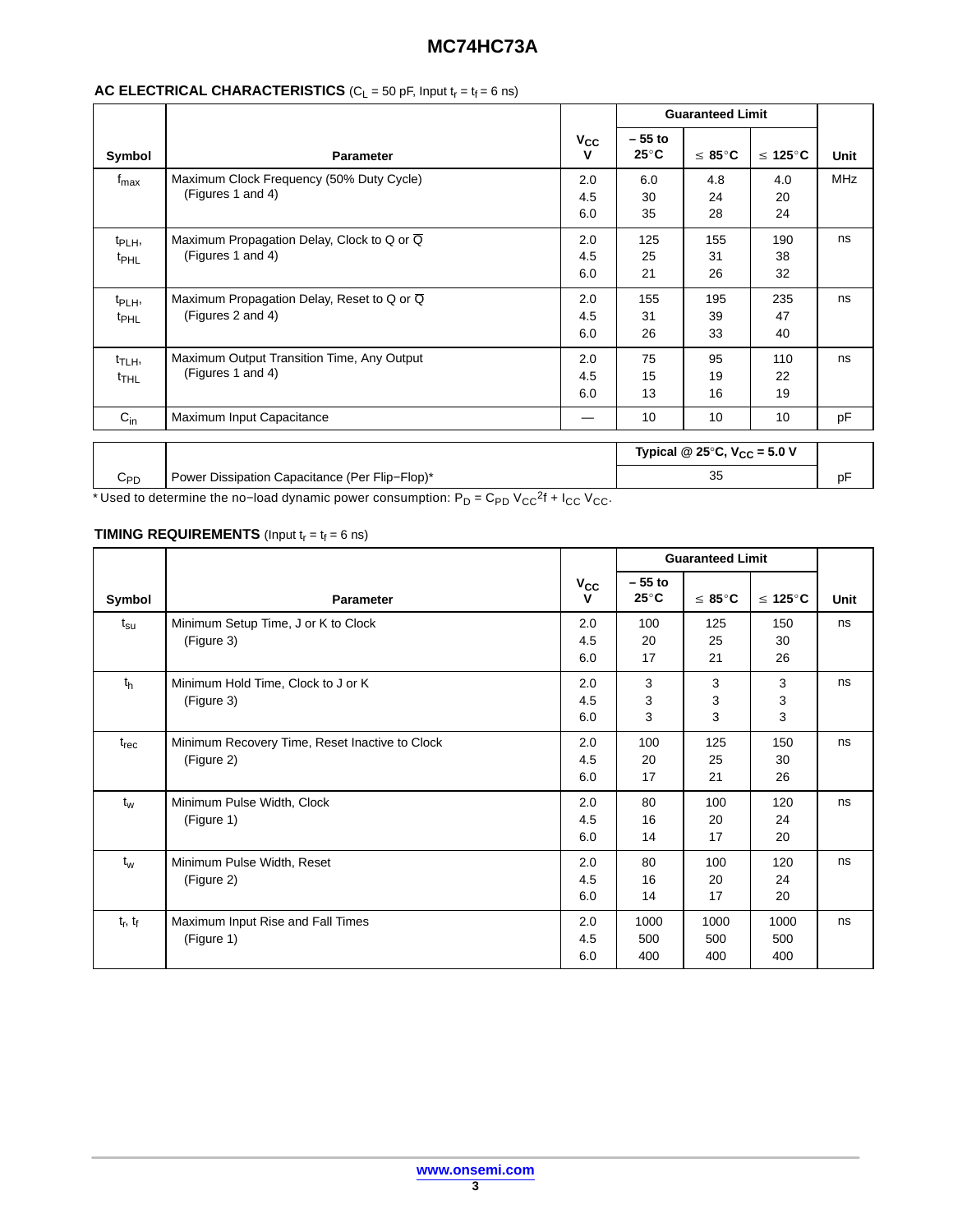# **MC74HC73A**

## **SWITCHING WAVEFORMS**





**Figure 2.** 







\*Includes all probe and jig capacitance

**Figure 4.** 

#### **EXPANDED LOGIC DIAGRAM**

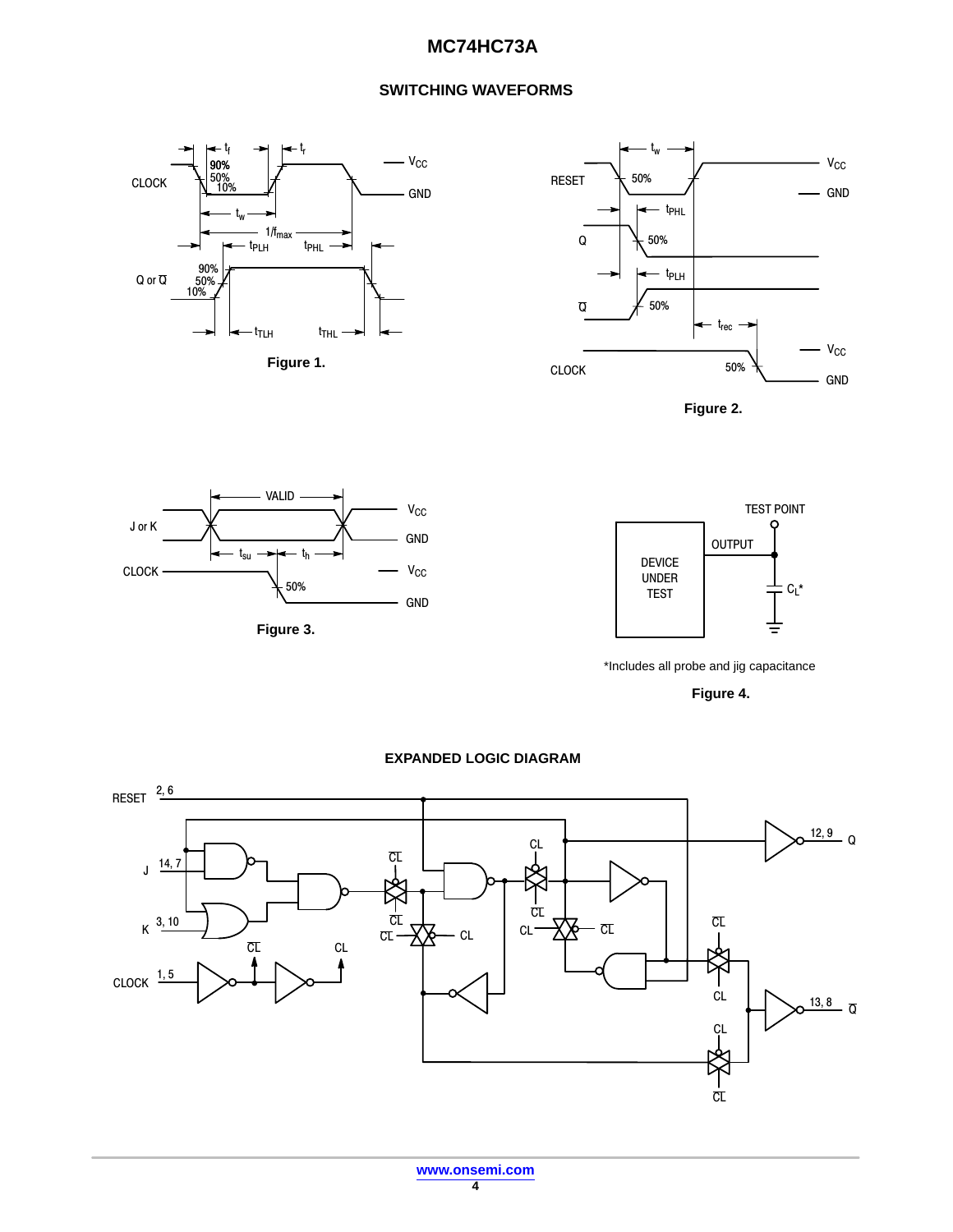#### <span id="page-4-0"></span>**ORDERING INFORMATION**

| <b>Device</b>   | Package               | Shipping <sup>†</sup> |
|-----------------|-----------------------|-----------------------|
| MC74HC73ADG     | SOIC-14<br>(Pb-Free)  | 55 Units / Rail       |
| MC74HC73ADR2G   | SOIC-14<br>(Pb-Free)  | 2500 / Tape & Reel    |
| NLV74HC73ADR2G* | SOIC-14<br>(Pb-Free)  | 2500 / Tape & Reel    |
| MC74HC73ADTG    | TSSOP-14<br>(Pb-Free) | 96 Units / Tube       |
| MC74HC73ADTR2G  | TSSOP-14<br>(Pb-Free) | 2500 / Tape & Reel    |

†For information on tape and reel specifications, including part orientation and tape sizes, please refer to our Tape and Reel Packaging Specifications Brochure, BRD8011/D.

\*NLV Prefix for Automotive and Other Applications Requiring Unique Site and Control Change Requirements; AEC−Q100 Qualified and PPAP Capable.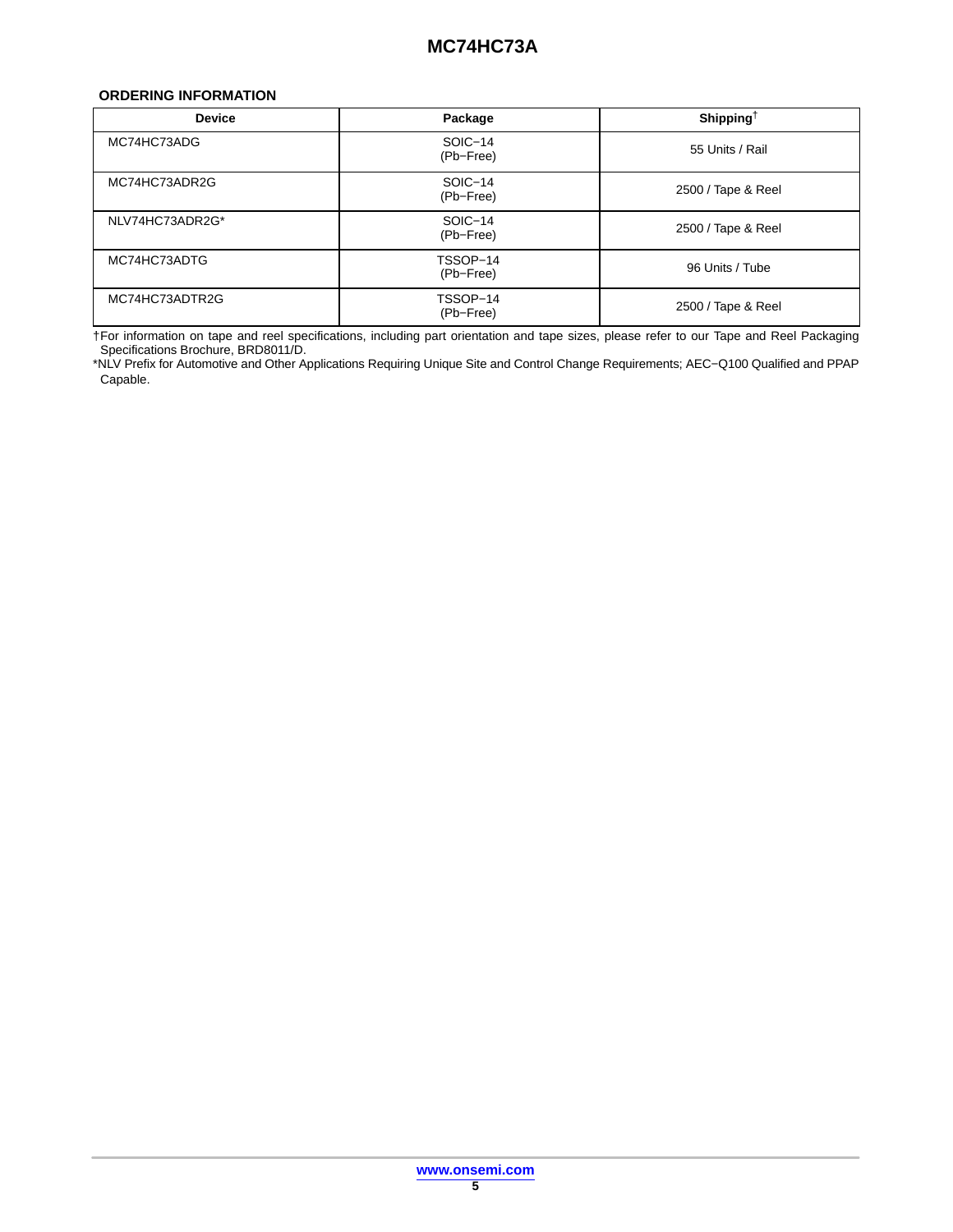#### **PACKAGE DIMENSIONS**

**TSSOP−14** CASE 948G ISSUE B



NOTES:

1. DIMENSIONING AND TOLERANCING PER<br>ANSI Y14.5M, 1982.<br>2. CONTROLLING DIMENSION: MILLIMETER.<br>3. DIMENSION A DOES NOT INCLUDE MOLD<br>FLASH OR GATE BURRS SHALL NOT<br>MOLD FLASH OR GATE BURRS SHALL NOT

EXCEED 0.15 (0.006) PER SIDE. 4. DIMENSION B DOES NOT INCLUDE INTERLEAD FLASH OR PROTRUSION. INTERLEAD FLASH OR PROTRUSION SHALL NOT EXCEED 0.25 (0.010) PER SIDE.

5. DIMENSION K DOES NOT INCLUDE DAMBAR<br>PROTRUSION. ALLOWABLE DAMBAR<br>PROTRUSION SHALL BE 0.08 (0.003) TOTAL IN<br>EXCESS OF THE K DIMENSION AT MAXIMUM<br>MATERIAL CONDITION.<br>6. TERMINAL NUMBERS ARE SHOWN FOR

REFERENCE ONLY. 7. DIMENSION A AND B ARE TO BE DETERMINED AT DATUM PLANE −W−.

| ĸ                  |            |             |                    |               |             |
|--------------------|------------|-------------|--------------------|---------------|-------------|
|                    |            |             | <b>MILLIMETERS</b> | <b>INCHES</b> |             |
| K <sub>1</sub>     | <b>DIM</b> | <b>MIN</b>  | <b>MAX</b>         | <b>MIN</b>    | <b>MAX</b>  |
|                    | А          | 4.90        | 5.10               | 0.193         | 0.200       |
|                    | в          | 4.30        | 4.50               | 0.169         | 0.177       |
|                    | С          | ---         | 1.20               | ---           | 0.047       |
|                    | D          | 0.05        | 0.15               | 0.002         | 0.006       |
|                    | F          | 0.50        | 0.75               | 0.020         | 0.030       |
| <b>SECTION N-N</b> | G          | 0.65 BSC    |                    | 0.026 BSC     |             |
|                    | н          | 0.50        | 0.60               | 0.020         | 0.024       |
|                    | J          | 0.09        | 0.20               | 0.004         | 0.008       |
| -W-l               | J1         | 0.09        | 0.16               | 0.004         | 0.006       |
|                    | κ          | 0.19        | 0.30               | 0.007         | 0.012       |
|                    | K1         | 0.19        | 0.25               | 0.007         | 0.010       |
|                    |            | 6.40 BSC    |                    | 0.252 BSC     |             |
|                    | M          | $0^{\circ}$ | $\circ$<br>8       | $0^{\circ}$   | $8^{\circ}$ |
|                    |            |             |                    |               |             |

**SOLDERING FOOTPRINT\***



\*For additional information on our Pb−Free strategy and soldering details, please download the ON Semiconductor Soldering and Mounting Techniques Reference Manual, SOLDERRM/D.